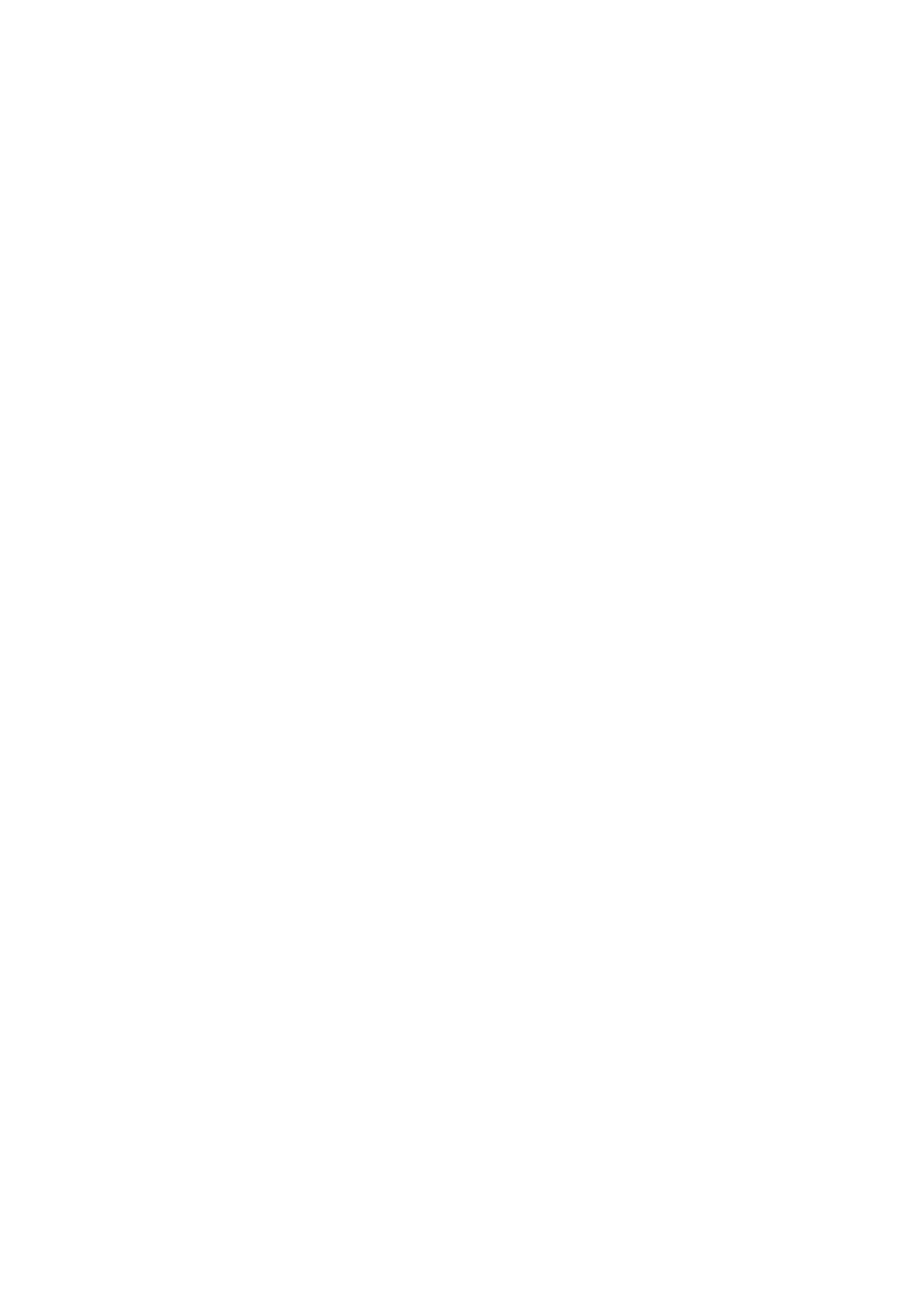Learn about and configure cost management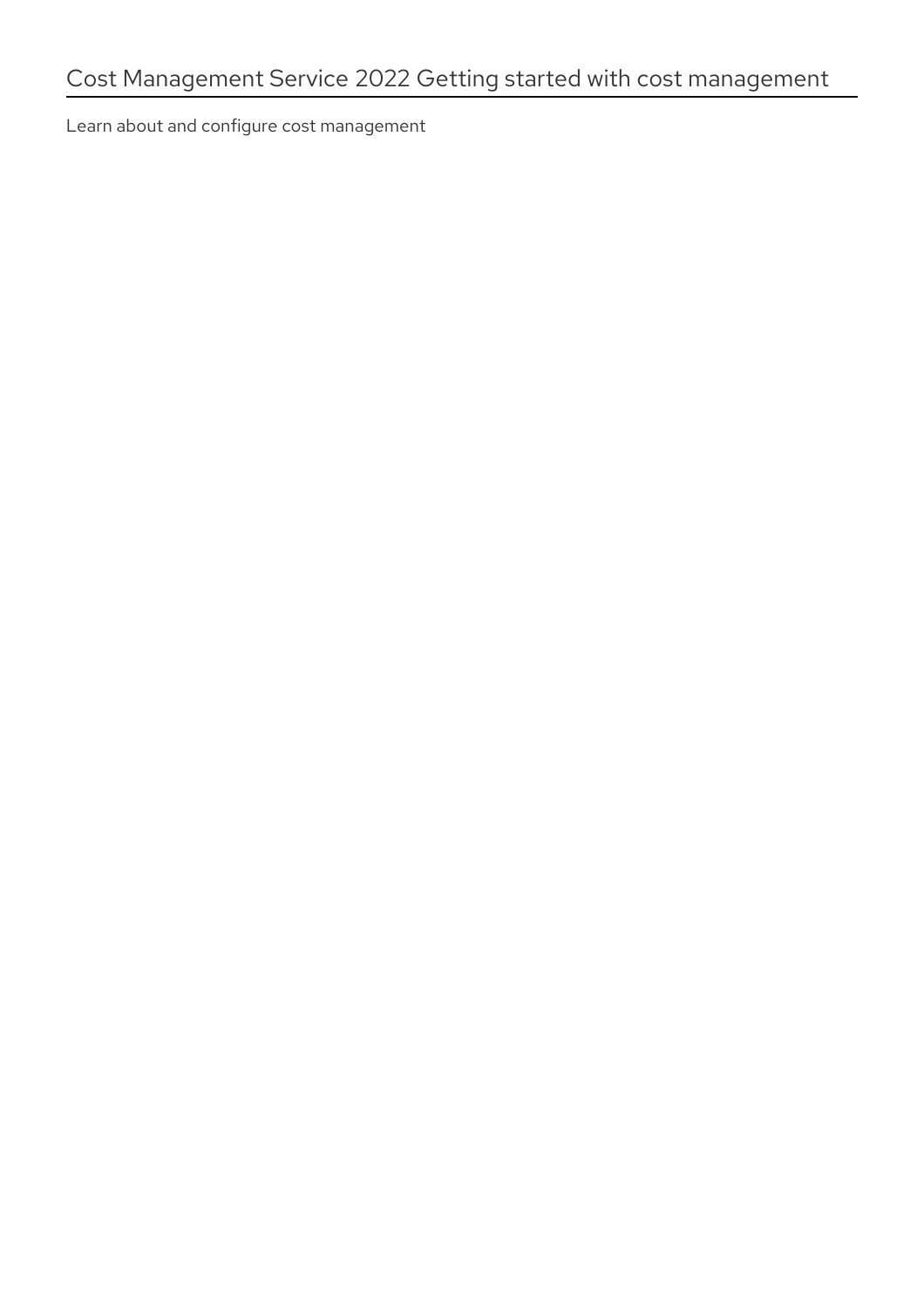### Legal Notice

Copyright © 2022 Red Hat, Inc.

The text of and illustrations in this document are licensed by Red Hat under a Creative Commons Attribution–Share Alike 3.0 Unported license ("CC-BY-SA"). An explanation of CC-BY-SA is available at

http://creativecommons.org/licenses/by-sa/3.0/

. In accordance with CC-BY-SA, if you distribute this document or an adaptation of it, you must provide the URL for the original version.

Red Hat, as the licensor of this document, waives the right to enforce, and agrees not to assert, Section 4d of CC-BY-SA to the fullest extent permitted by applicable law.

Red Hat, Red Hat Enterprise Linux, the Shadowman logo, the Red Hat logo, JBoss, OpenShift, Fedora, the Infinity logo, and RHCE are trademarks of Red Hat, Inc., registered in the United States and other countries.

Linux ® is the registered trademark of Linus Torvalds in the United States and other countries.

Java ® is a registered trademark of Oracle and/or its affiliates.

XFS ® is a trademark of Silicon Graphics International Corp. or its subsidiaries in the United States and/or other countries.

MySQL<sup>®</sup> is a registered trademark of MySQL AB in the United States, the European Union and other countries.

Node.js ® is an official trademark of Joyent. Red Hat is not formally related to or endorsed by the official Joyent Node.js open source or commercial project.

The OpenStack ® Word Mark and OpenStack logo are either registered trademarks/service marks or trademarks/service marks of the OpenStack Foundation, in the United States and other countries and are used with the OpenStack Foundation's permission. We are not affiliated with, endorsed or sponsored by the OpenStack Foundation, or the OpenStack community.

All other trademarks are the property of their respective owners.

### Abstract

This guide describes the initial steps to begin using cost management.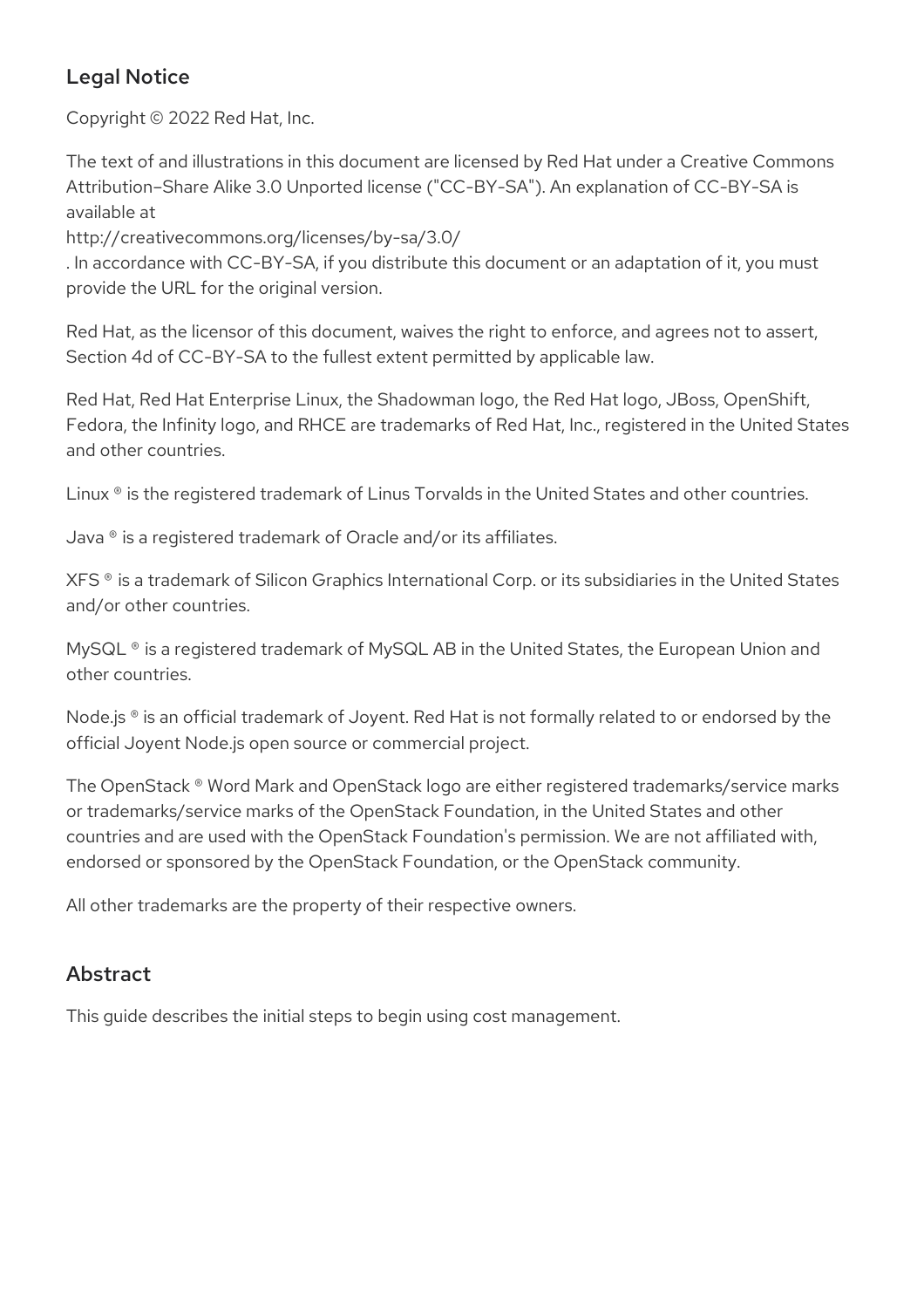## **Table of Contents**

| 1.1. ABOUT COST MANAGEMENT                           | 3 |
|------------------------------------------------------|---|
| 1.2. PLANNING FOR COST MANAGEMENT                    | 3 |
|                                                      |   |
| 2.1. ADD SOURCES TO COST MANAGEMENT                  | 5 |
| 2.2. LIMIT ACCESS TO COST MANAGEMENT RESOURCES       | 5 |
| 2.3. CONFIGURE TAGGING FOR YOUR SOURCES              | 5 |
| 2.4 CONFIGURE COST MODELS TO ACCURATELY REPORT COSTS | 6 |
|                                                      |   |
| 3.1. USE THE COST EXPLORER TO VISUALIZE YOUR COSTS   |   |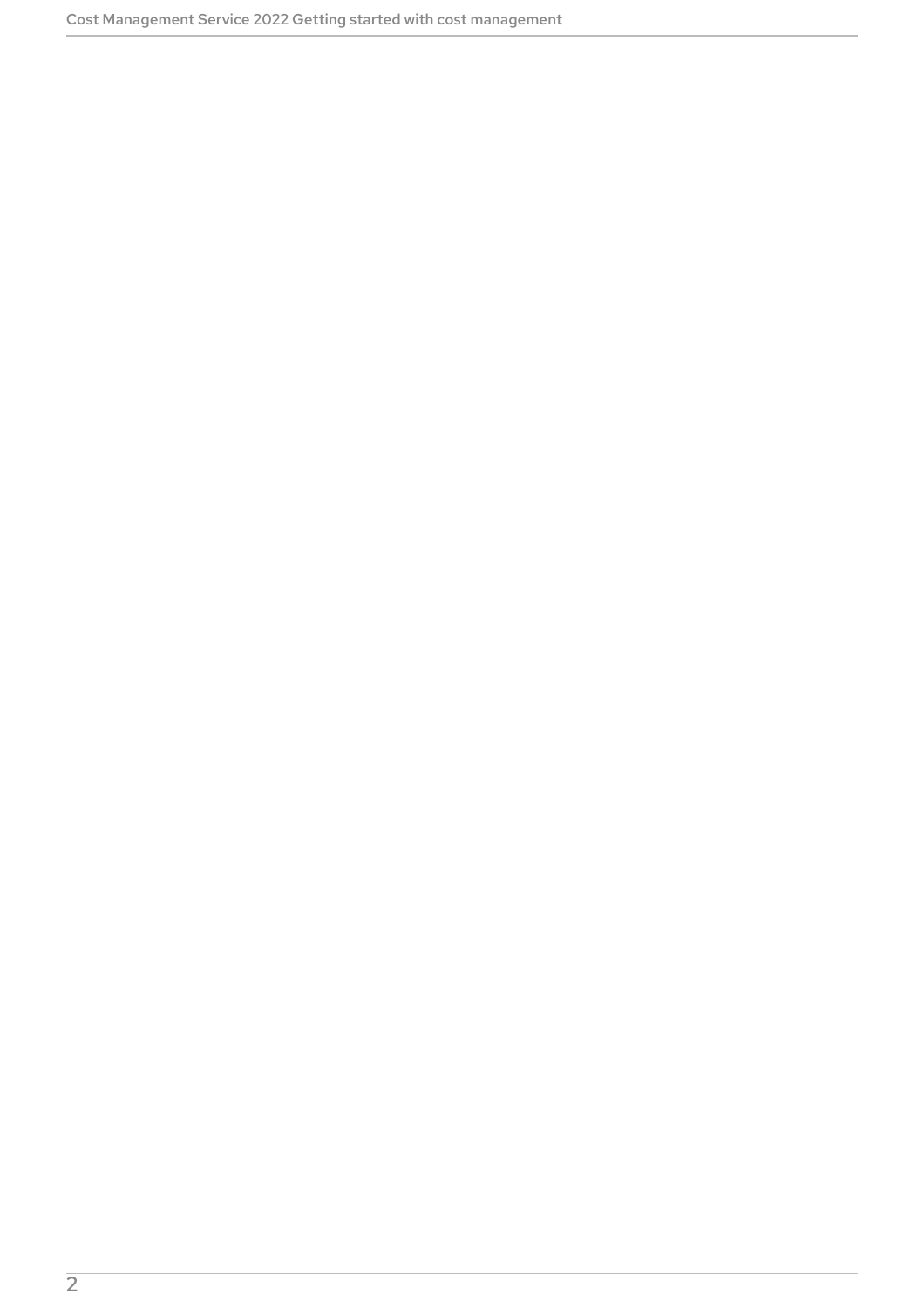# <span id="page-6-0"></span>CHAPTER 1. INTRODUCTION TO COST MANAGEMENT

This document provides instructions to begin using cost management, including prerequisites and instructions for connecting your cloud environments, and configuring users and permissions.

After completing the setup described in this guide, you will be able to track cost and usage data for your Amazon Web Services (AWS), Microsoft Azure, Google Cloud, and OpenShift Container Platform environments.

If you have a suggestion for improving this guide or have found an error, please submit a Bugzilla report at [http://bugzilla.redhat.com](https://bugzilla.redhat.com/enter_bug.cgi?product=Red Hat Hybrid Cloud Console %28console.redhat.com%29) against *Red Hat Hybrid Cloud [Console](https://console.redhat.com) [\(console.redhat.com\)](https://console.redhat.com)* for the cost [management](https://issues.redhat.com/projects/COST/) component. Alternatively, you can open an issue in the cost management Jira board with the Documentation label.

### <span id="page-6-1"></span>1.1. ABOUT COST MANAGEMENT

Cost management is an OpenShift Container Platform service that enables you to better understand and track costs for clouds and containers. It is based on the upstream project Koku.

You can access the cost management application from [console.redhat.com/openshift/cost](https://console.redhat.com/openshift/cost-management/)management/.

Cost management allows you to simplify management of resources and costs across various environments, including:

- Container platforms such as OpenShift Container Platform
- Public clouds such as Amazon Web Services (AWS), Google Cloud, and Microsoft Azure

The cost management application allows you to:

- Visualize, understand and analyze the use of resources and costs
- Forecast your future consumption and compare them with budgets
- Optimize resources and consumption
- Identify patterns of usage that should be investigated
- $\bullet$  Integrate with third party tools that can benefit from cost and resourcing data

### <span id="page-6-2"></span>1.2. PLANNING FOR COST MANAGEMENT

When configuring cost management for your needs, consider the scope of your environments that you want to manage costs for, and the users who will have access to the data.

Some considerations in creating a new Red Hat organization and users for different customer types include:

#### Scope:

- Customer company wide
- Customer division or organization wide
- Partner company managing several tenants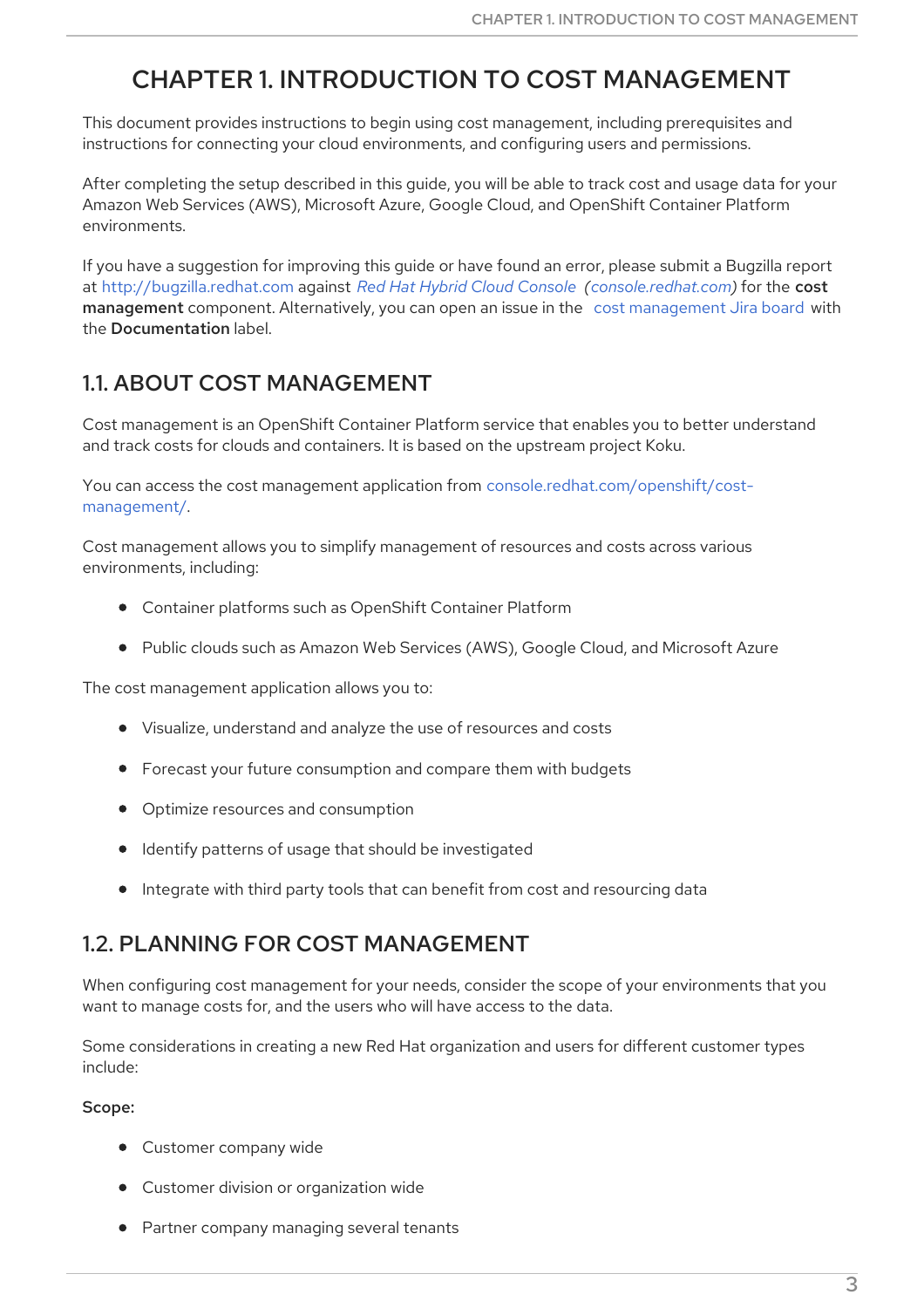#### Data:

- How does your business need the data? Do you want information about projects, or users, for example?
- Planning AWS tags to reflect previous use cases.
- Enforcement: Is there any way for you to ensure that the proper tags and metadata are included in each item of the inventory?

#### User access:

- What level of access do you want your users to have?
- Do you want some users to have access to all cost data, while other users can view only a portion of the environment or certain sources?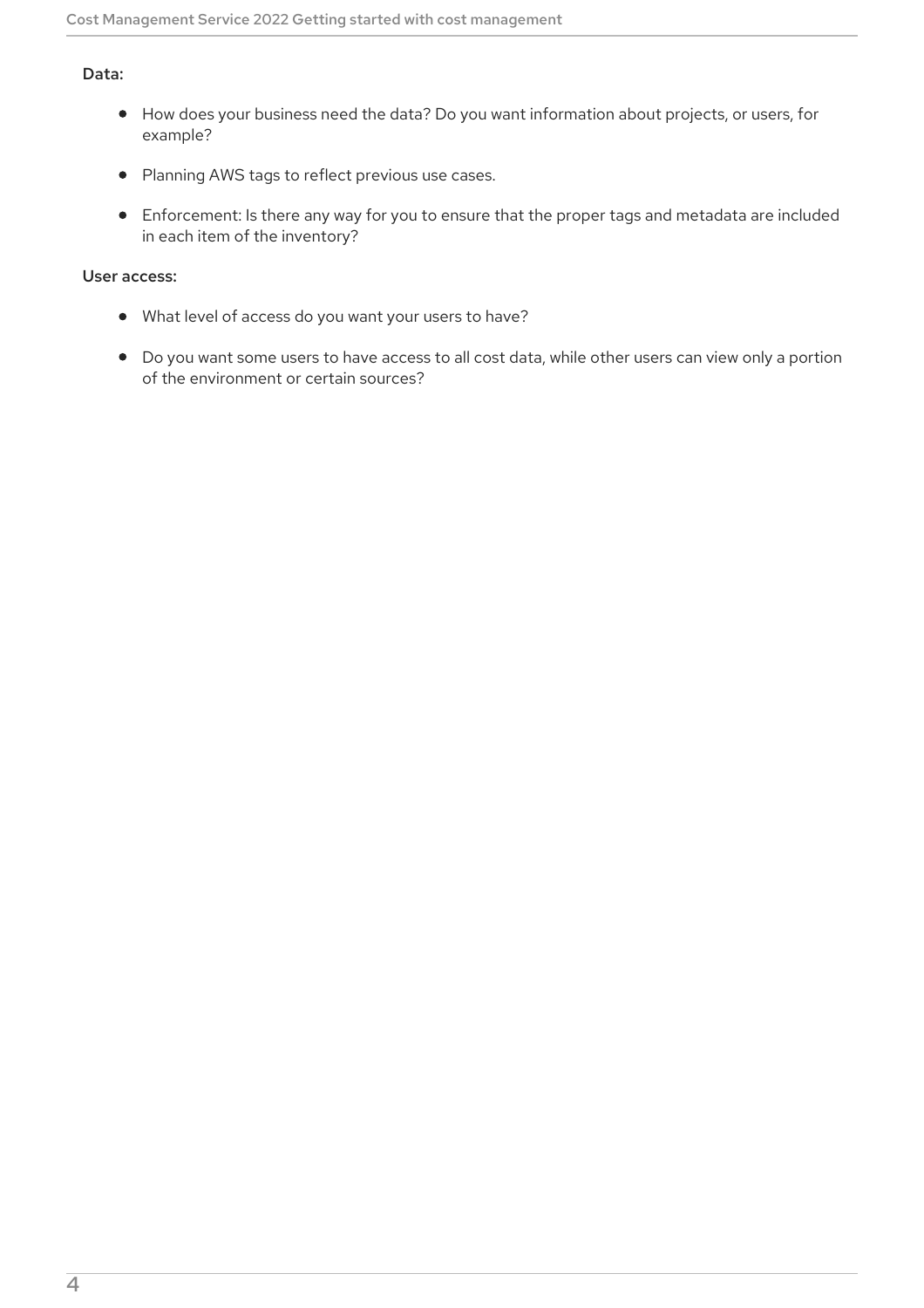## CHAPTER 2. CONFIGURING COST MANAGEMENT

<span id="page-8-0"></span>Before you begin to use cost management, you must complete these tasks to properly configure the cost management application:

#### Task summary

- Add sources to cost [management](#page-8-1)
- $\bullet$  Limit access to cost [management](#page-8-2) resources
- [Configure](#page-9-1) tagging for your sources
- Configure cost models to [accurately](#page-9-0) report costs

### <span id="page-8-1"></span>2.1. ADD SOURCES TO COST MANAGEMENT

A source is a provider account that is connected to cost management to be monitored, for example, an OpenShift Container Platform deployment, or a cloud infrastructure provider. To use cost management to monitor your cloud costs, you must first connect a data source to the cost management application.

Currently, cost management can track costs for Amazon Web Services (AWS), Microsoft Azure, Google Cloud, and Red Hat OpenShift Container Platform sources.

From <https://console.redhat.com/settings/sources>, you can view, edit, and delete sources connected to cost management.

For more information on how to add sources to cost management, follow these guides:

- *Adding an OpenShift Container Platform source to cost [management](https://access.redhat.com/documentation/en-us/cost_management_service/2022/html-single/adding_an_openshift_container_platform_source_to_cost_management/index)*
- *Adding an Amazon Web Services (AWS) source to cost [management](https://access.redhat.com/documentation/en-us/cost_management_service/2022/html-single/adding_an_amazon_web_services_aws_source_to_cost_management/index)*
- *Adding a Google Cloud source to cost [management](https://access.redhat.com/documentation/en-us/cost_management_service/2022/html-single/adding_a_google_cloud_source_to_cost_management/index)*
- *Adding a Microsoft Azure source to cost [management](https://access.redhat.com/documentation/en-us/cost_management_service/2022/html-single/adding_a_microsoft_azure_source_to_cost_management/index)*

### <span id="page-8-2"></span>2.2. LIMIT ACCESS TO COST MANAGEMENT RESOURCES

After adding and configuring sources in cost management, it is a good idea to limit access to cost data and resources. For example, you may not want users to have access to all cost data, but instead only data specific to their projects or organization. Using role-based access control, you can limit the visibility of resources involved in cost management reports. For example, you may want to restrict a user's view to only AWS sources, instead of the entire environment.

For more information about limiting access see, *Limiting access to cost [management](https://access.redhat.com/documentation/en-us/cost_management_service/2022/html-single/limiting_access_to_cost_management_resources/index) resources* .

## <span id="page-8-3"></span>2.3. CONFIGURE TAGGING FOR YOUR SOURCES

The cost management application tracks cloud and infrastructure costs using tags (called labels in OpenShift), which you can refine to filter and attribute to resources. Tags in cost management allow you to organize your resources by cost and to allocate the costs to different parts of your cloud infrastructure.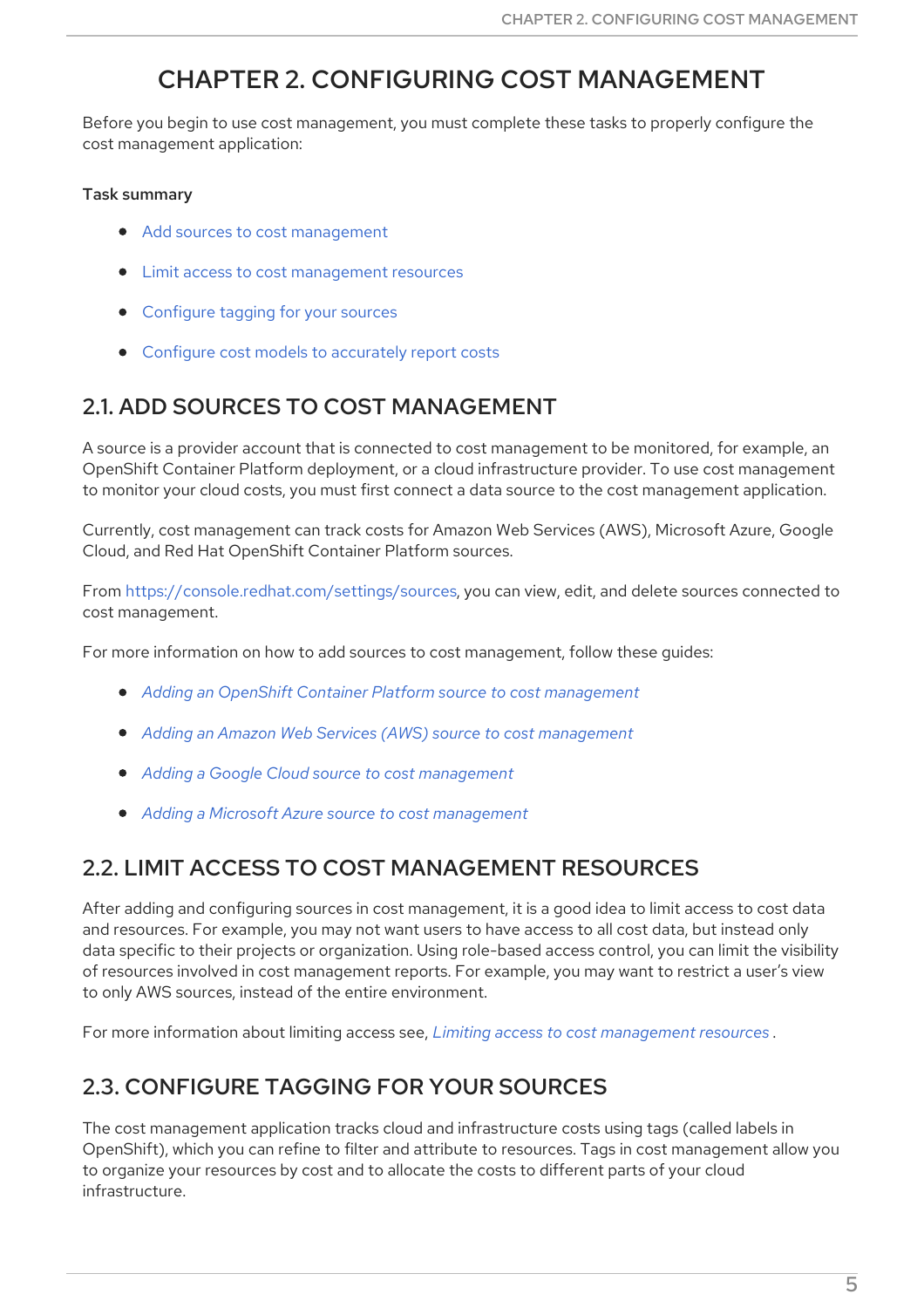<span id="page-9-1"></span>

#### IMPORTANT

Tags and labels can only be configured directly on a source. While you can choose what tags are activated in cost management, you cannot edit tags and labels in the cost management application.

See *[Managing](https://access.redhat.com/documentation/en-us/cost_management_service/2022/html-single/managing_cost_data_using_tagging/index) cost data using tagging* to learn more about:

- Planning your tagging strategy to organize your view of cost data.
- $\bullet$  Understanding how cost management associates tags.
- Configuring tags and labels on your sources.

### <span id="page-9-0"></span>2.4. CONFIGURE COST MODELS TO ACCURATELY REPORT COSTS

Now that you have configured your sources to collect cost and usage data into cost management, you can configure cost models to associate prices to metrics and usage, and fine-tune the costs of running your cloud.

A cost model is a framework used to define the calculations for the costs stored in cost management, using raw costs and metrics. Costs generated by a cost model can be recorded, categorized and distributed to specific customers, business units or projects.

From the Cost [Models](https://console.redhat.com/openshift/cost-management/cost-models) area of cost management, you can:

- Classify your costs as infrastructure or supplementary costs.
- Capture monthly costs for OpenShift nodes and clusters.
- Apply a markup to account for additional support costs.
- Learn how to configure a cost model in *Using cost [models](https://access.redhat.com/documentation/en-us/cost_management_service/2022/html-single/using_cost_models/index)* .